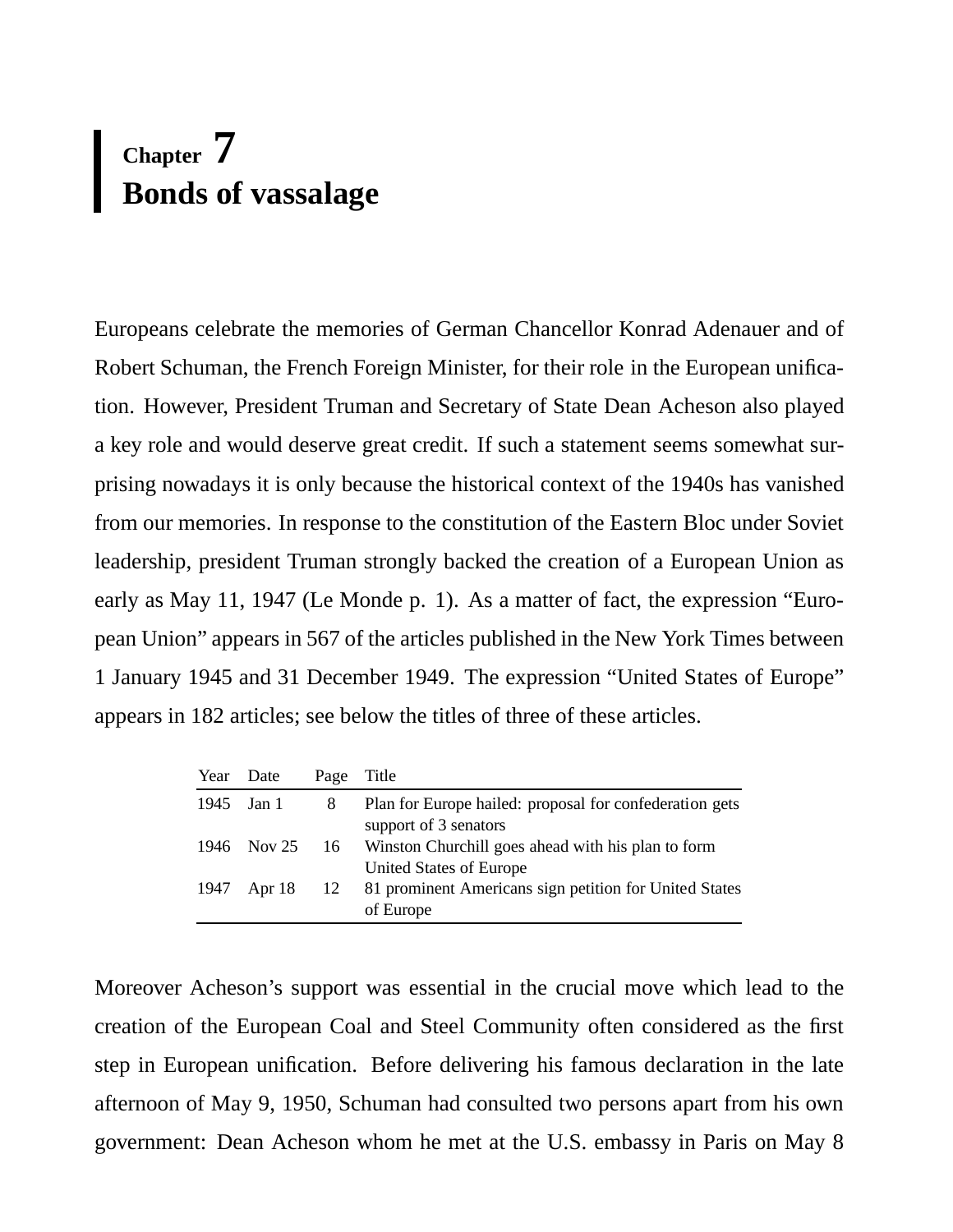<sup>1</sup> and Konrad Adenauer to whom the project was submitted in the morning of May 9. The project was officially hailed by Acheson on May 11 and by President Truman on May 19 (New York Times May 11, p. 1 and May 19, p. 3).

How many historical accounts of the European construction mention the role played by the American diplomacy? An honest answer is that almost no account devotes to this question more than a few lines; see for instance the accounts given in Bitsch (1996) or Zorgbibe (1978, 2000) which reflect fairly well the mainstream literature. Even more telling is the omission made by Georges Bidault in his memoirs (Bidault 1965, p. 182). He was Prime Minister of the French government in May 1950 and gives a fairly detailed account of this historic and consequential episode, yet without acknowledging any contribution of the U.S. diplomacy nor any contact or meeting with the U.S. Secretary of State on this matter.

Bidault's omission is typical of a behavior which is very common. In a general way, political leaders and historians are reluctant to recognize that exogenous factors play a crucial role in the history of their countries. In the language of system theory this attitude can be summarized by saying that systems which are subject to many exogenous forces are in fact described as if they were closed. Naturally, this has disastrous effects on the soundness of the description. A physical parallel would be a pendulum which is swinging outdoor and exposed to gusts of wind and whose trajectory one would try to explain without taking the influence of the wind into account. Nowadays, even the smallest countries are reputed to be fully independent and not in the least influenced by powerful neighbors. Saint Kitts and Nevis (42,000 inhabitants), a former British colony in the Caribbean which became independent in 1983, has a Prime Minister and a National Assembly of 14 members. Any allegation that the country might belong to the British or American sphere of influence would

<sup>&</sup>lt;sup>1</sup>In a letter to Dean Acheson dated April 22, 1950, Jean Monnet who set up the project writes: "During the elaboration of the plan we have had several exchanges about its overall objectives". Thus, Acheson was already informed about the project when he met Schuman on May 8. On the contrary, Ernest Bevin the British Foreign Secretary was only officially informed on May 10, which aroused his anger. (Roussel 1996)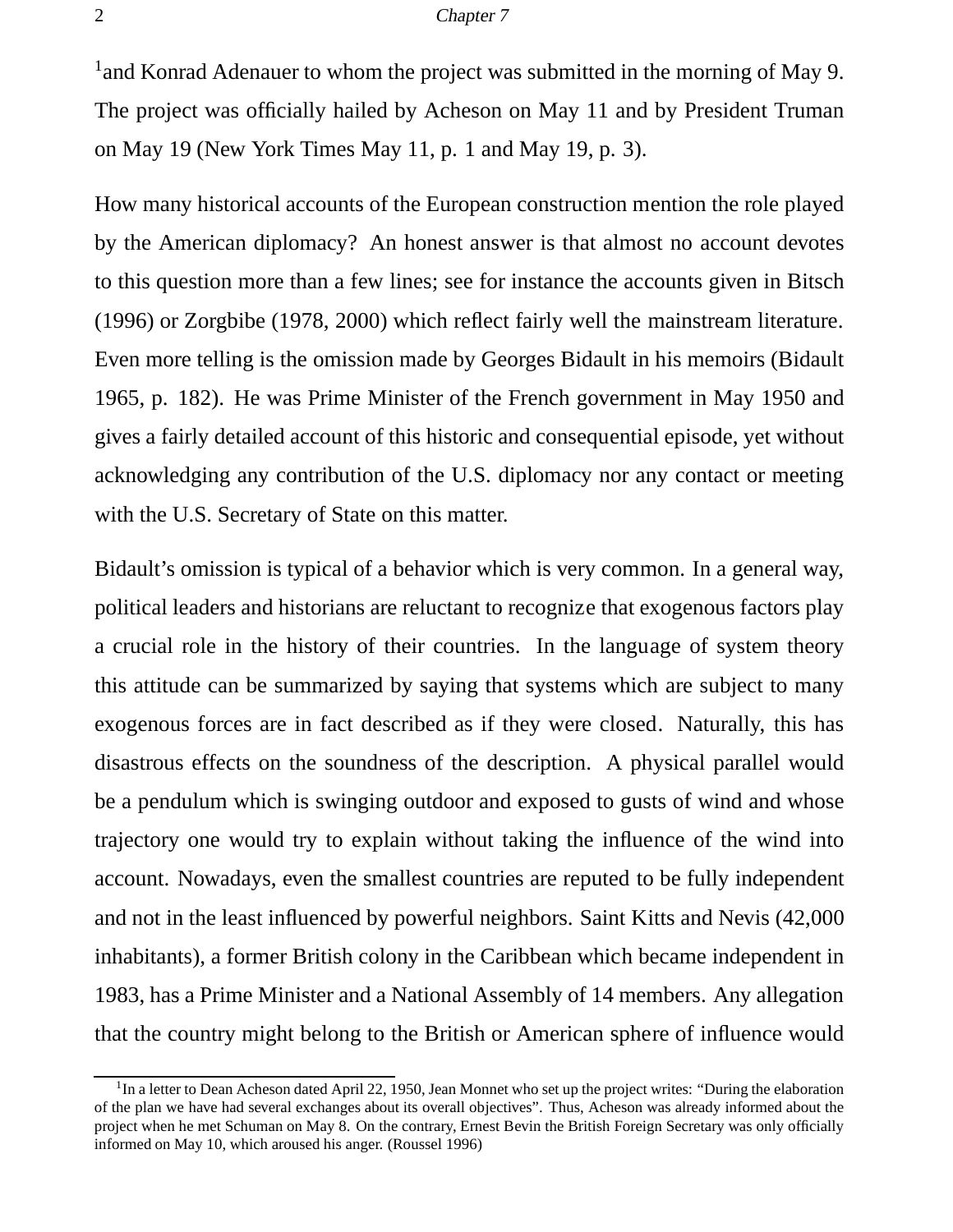pass as unreasonable and misplaced.

It is important to realize that such a conception is relatively recent. In the nineteenth and early twentieth centuries the notion of zone of influence was a concept which was commonly acknowledged and used in diplomatic matters. For instance, a secret Anglo-French pact of 1916, the so-called Sykes-Picot agreement, put Syria in the French zone of influence and Iraq in the British zone. Subsequently, the League of Nations formalized this situation by giving France and Britain mandates over Syria and Iraq respectively. Nowadays, at least officially, there are no longer any mandates, protectorates, colonies or zones of influence. The fact that these expressions have been banned from our vocabulary made it difficult to find a title for this chapter. The expressions "satellite state", "vassal state" or "puppet state" have become so derogatory that it is hardly possible to use them. This is why we resorted to the medieval notion of vassalage. Lord and vassal were interlocked in a web of mutual rights and obligations; whereas the lord owed his vassal protection, the vassal owed his lord military service and/or financial benefits. The relation between the United States and Australia is a case in point. In spite of the fact that it is the Queen of England who is Australia's head of state, the history of the country since World War II seems to suggest that it is the United States who is its real lord<sup>2</sup>. In 1942 U.S. troops protected Australia against a possible Japanese invasion; in return Australia has contributed troops in all major conflicts waged by the United States from Korea, to Vietnam, to Somalia, Afghanistan and Iraq<sup>3</sup>.

In this chapter we try to answer two related questions.

1) To what extent, in time of peace, can the history of a nation be affected by the interference and influence of powerful neighbors?

2) How it is possible to detect and assess this influence despite of the fact that

<sup>&</sup>lt;sup>2</sup>One should recall that in its medieval meaning the notion of vassalage refers to a hierarchy of bonds extending in descending degrees from the king (or emperor) down to the dukes, counts (or earls), barons and knights. Multilevel bonds may also exist in our present world; U.S. — Britain — Australia may be an example of a two-level system.

<sup>3</sup>Because, its constitution does not allow Japan to send troops abroad, Japan contributed financially to some of these conflicts. Iraq was the first country to which Japanese troops have been sent.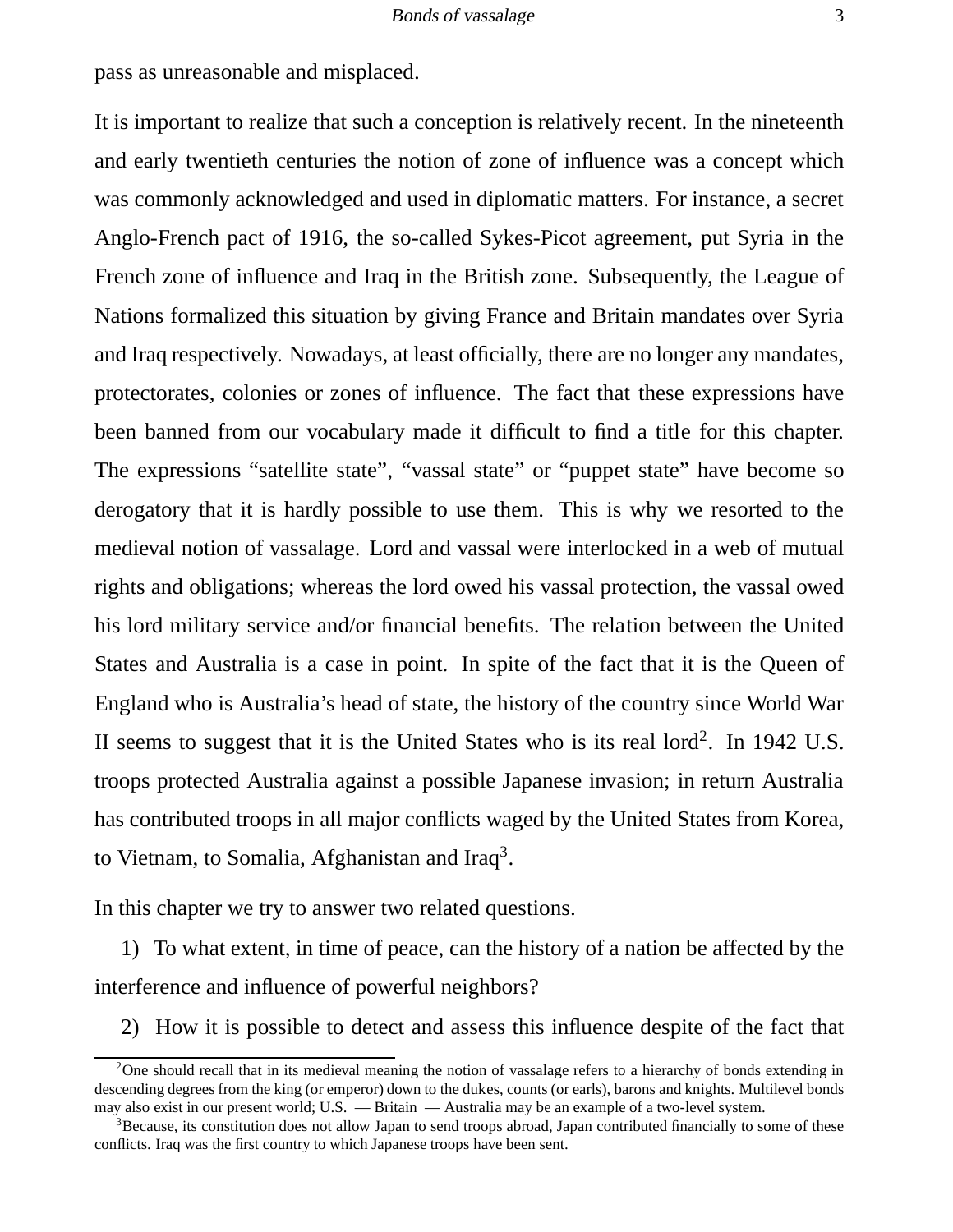the two parties usually prefer to keep it secret?

The second question calls for a method of investigation capable of seeing through standard historical accounts. In this chapter we propose and illustrate two methods. The first one relies on the identification of what we call *historical anomalies*, the second one is based on the observation of *coincidences*. This second approach parallels the coincidence method in particle physics in which one focuses on signals registered in coincidence in two (or several) counter tubes. As such coincidences can only come from two particles emitted in the same collision event, this method eliminates the influence of background noise and, by comparing the information provided by the two counters, allows identification of the event which produced the particles.

## **1 Role of the United States in the First Vietnam War**

After 1945 the United States became the leading power of the Western World. In a typical vassalage relationship, the U.S. covered 80% of the cost of the war that French troops were waging in Indochina against the Vietminh (Quid 1997, p. 1419 c). Nobody would expect a country to cover almost all the costs of a conflict without having a say in strategic decisions and in the conduct of the war. This was even less likely in this case because of the overlord status of the United States, its superior warfare technology and the prestige of its generals. Yet, French historical accounts of the Indochina War contain almost no mention of the role played by the United States; see for instance the works by Lucien Bodard (1972-1973, 5 volumes) or Georges Fleury (1994) which reflect fairly well the rest of the literature. It is this dichotomy and paradox which constitutes what we call a *historical anomaly*.

First, let us recall that there were three main phases in the war.

• The period **1945-1948** was marked by the end of World War II, the evacuation of the Japanese, the return of the French and lengthy negotiations between the French government and Ho Chi Minh, the leader of the Vietminh.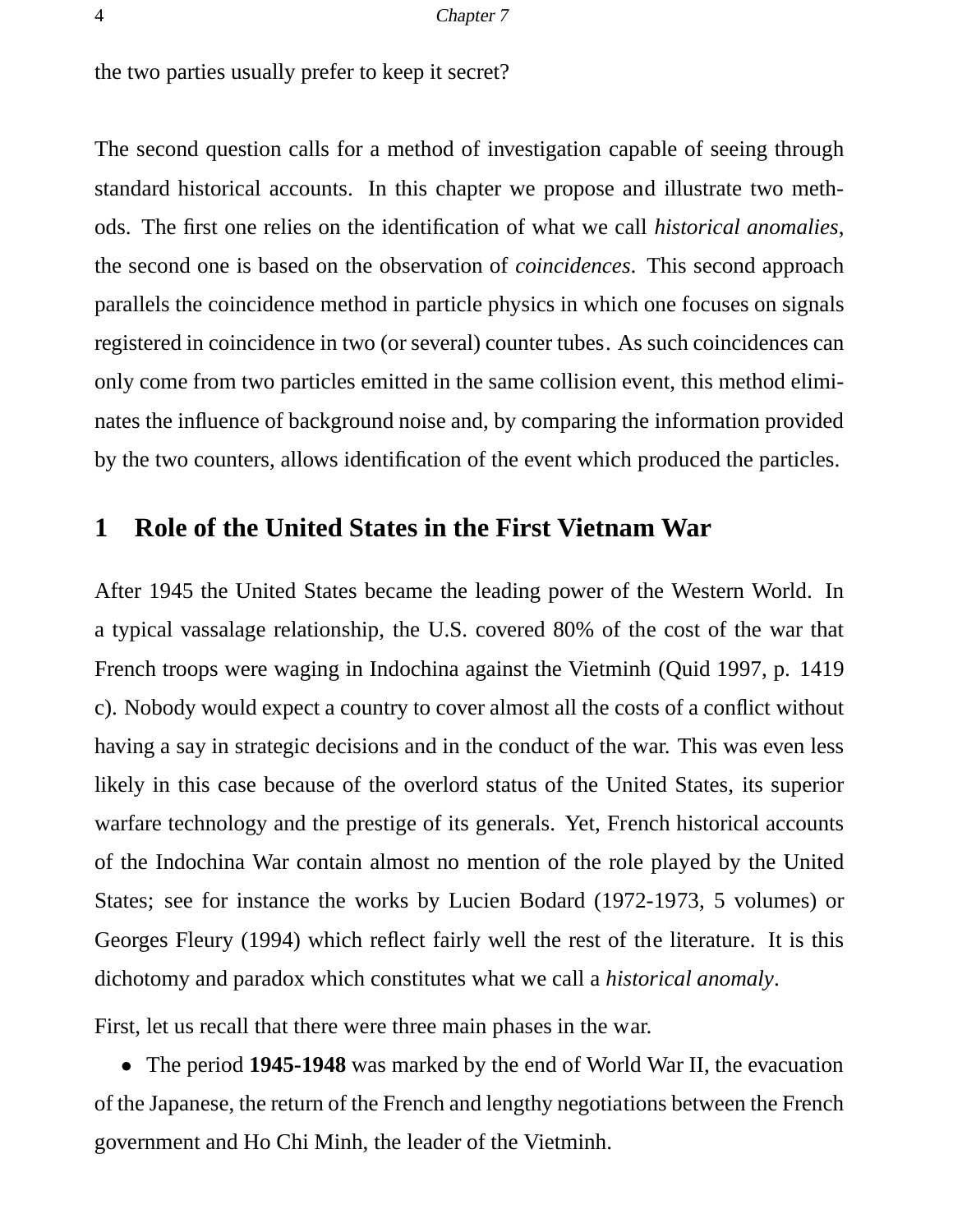• **1949-1952** The victory of the Communists in China was a watershed. All of a sudden the United States became much concerned about the spread of Communism in Indochina. Despite of substantial military aid to the French troops the struggle remained uncertain however.

• **1953-1954** In early 1953 Secretary of State John F. Dulles advocated a more offensive strategy. This led to the replacement of General Salan by General Navarre and to the adoption of the so-called Navarre plan. Unfortunately, as recognized later on in an article of the New York Times (May 16, 1954), this plan relied on faulty assumptions; it lead to the defeat of Dien Bien Phu on May 8 1954 and to the withdrawal of all French troops.

In a sense this outcome was predictable because of a fundamental opposition between French and American goals. While the French tried to restore and preserve the former colonial rule, the U.S. government proclaimed repeatedly that it favored the full independence of Vietnam provided it was not under a Communist government (see the chronology at the date of Feb. 18, 1954). This opposition was illustrated by two episodes (i) U.S. aid to nationalist movements such as the Caodaists (see the chronology at the dates: Nov 5, 1950; Mar 14, 1952) (ii) American attempts to make agreements with the Vietnamese government over the head of the French (see the chronology on Jun 30, 1951). In 1954 there was another obstacle, namely the disagreement between Dulles's ambitious plan and president Eisenhower's intention to limit American involvement (see the chronology at the dates of Jul 13, 1953 and Feb 11, 1954).

Regarding the diverse aspects of the American involvement, the chronology 7.1 suggests the following conclusions (the dates preceded by the letter "C" refer to the chronology.

**U.S. aid** The aid consisted in supplies, air force technicians and pilots (C: May 8 (a) and Jun 8 1954), pay of French and Vietnamese troops (C: Mar 1, 1953), training in psychological warfare (C: Mar 8, 1954) and economic aid (C: Nov 5 and 20,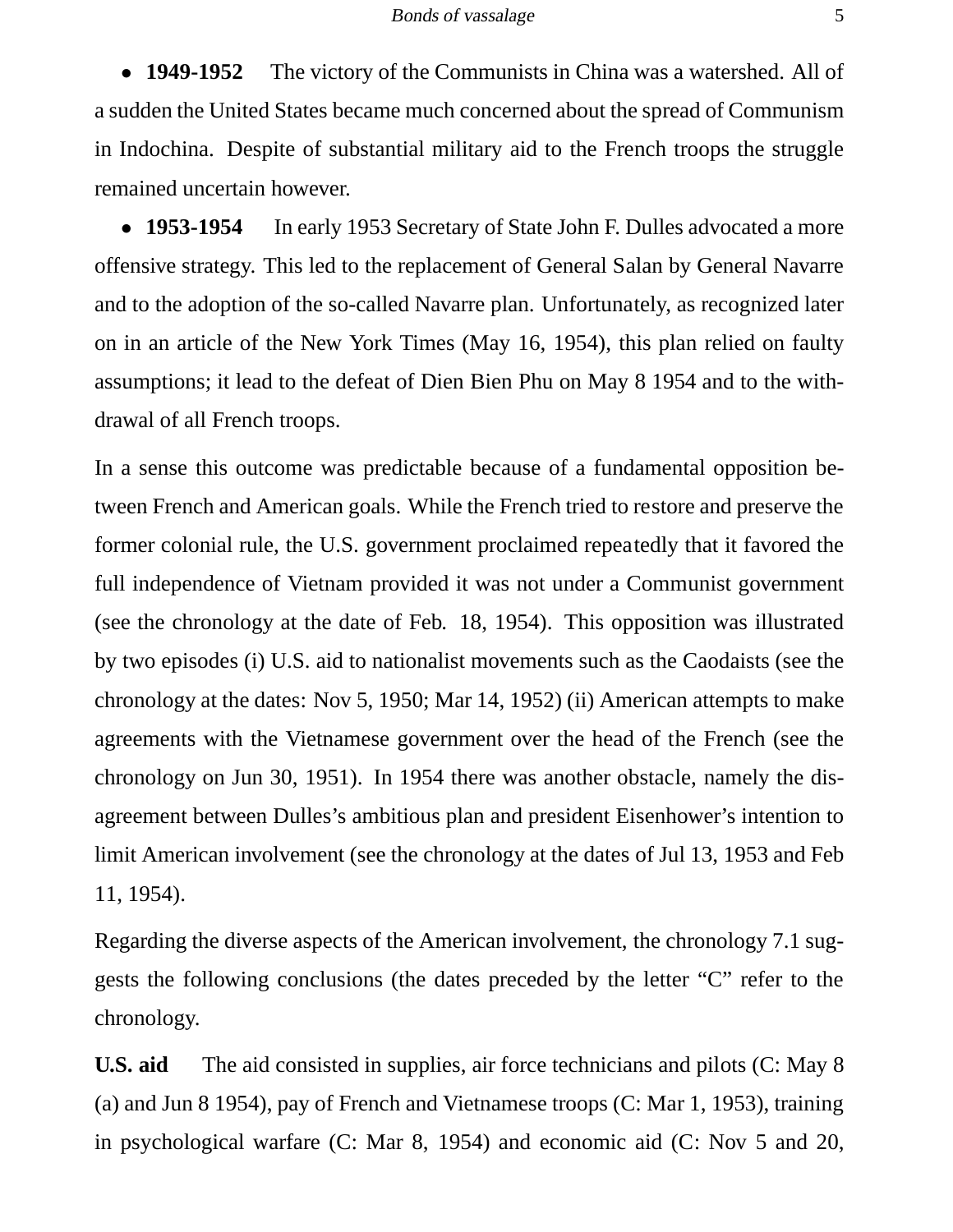1950).

**Monitoring** Between 1950 and 1954 there was an uninterrupted stream of highranking American officers, Senators and political personalities who visited Indochina. For instance the U.S. Army Chief (C: Oct 23, 1951), the U.S. commander in the Pacific (C: Apr. 26, 1953), Senator Mansfield (C: Sep 16, 1953), General O'Daniel (C: Apr 3, 1953, Jul 1953, Apr 16, 1954). In addition there was a permanent U.S. military assistance group headed successively by General Francis G. Brink, ambassador Donald R. Heath and General John O'Daniel. Often strategic decisions were made during conferences held in Washington with French officers and political leaders (C: Feb 16, 1954).

**Recommendations** The French Commander, General Navarre, had 5 American advisers (C: Jan 30, 1954). In addition he had to submit his plans in writing to the Pentagon or to U.S. officers who visited Indochina on inspection tours (C: Apr 21 1953 and Jul 10 1953). American aid was continued only on approval of the plans and were conditioned by further supervision (C: Aug 28 1953). We will probably never know to what extent American pressure has been determinant in the replacement of General Salan by General Navarre, but we know that the plan which subsequently became known as the Navarre plan was submitted to the Pentagon in April 1953 that is to say a few weeks before the nomination of General Navarre as Commander in Chief in Indochina. It can also be observed that in the first months after the "Navarre plan" was put into effect, the accounts of the New York Times became surprisingly optimistic (see C: Feb 20, 1954)

It is difficult to assess how much leeway was left to French officers. American military planners are renowned for their attention to details which would imply what U.S. recommendations reached down to tactical level. If this assumption is true, it provides a possible explanation of the overall failure; indeed from a network science perspective the fact that the decision makers are located far away from the war theater creates a inherent liability and weakness; this effect will be examined in a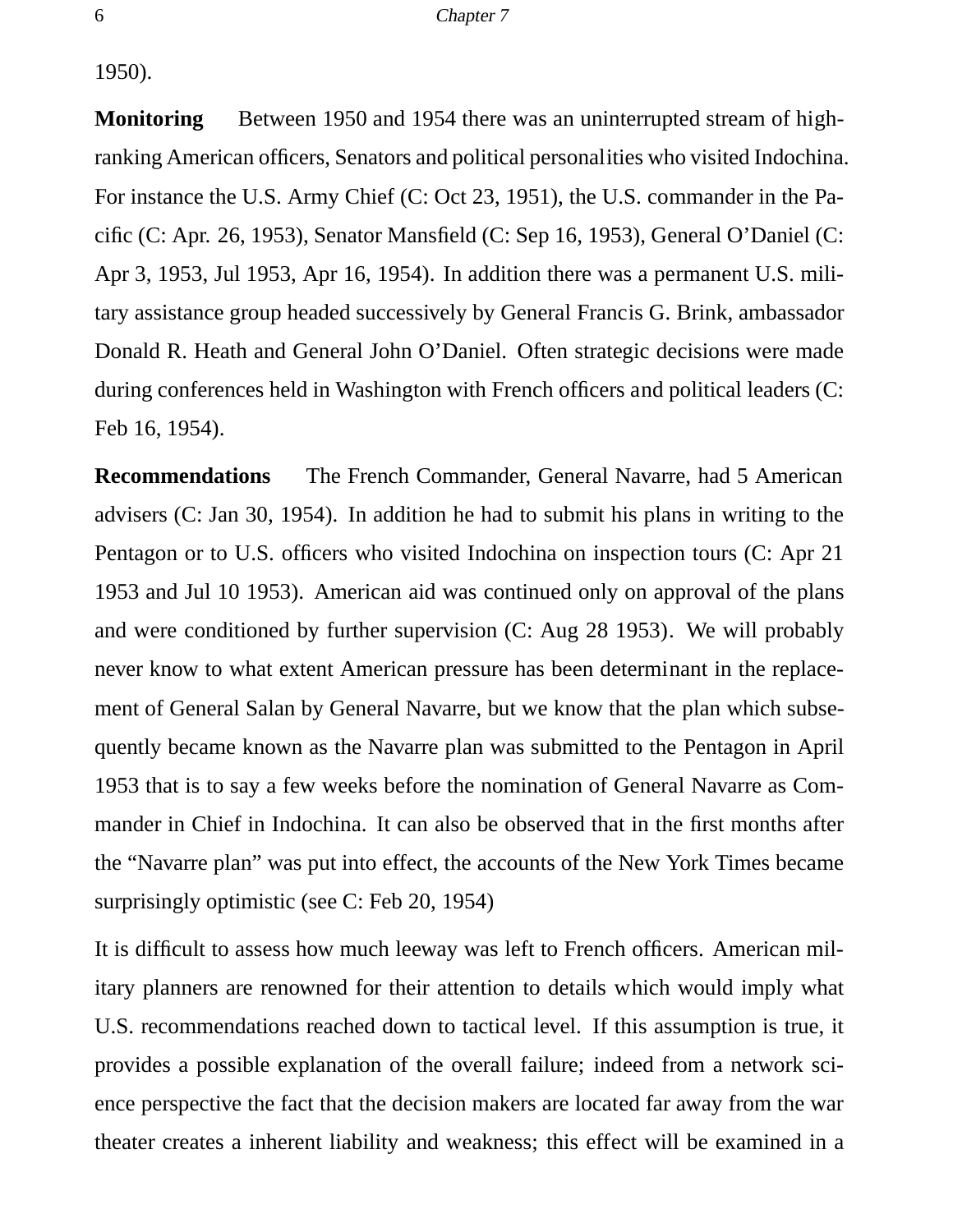subsequent chapter under the name of *absentee landlord syndrome*.

In the present episode it is fairly clear that the continuation of the financial and technical aid was the main means of control; however, one may wonder what are more generally the ways and means used by a country in order to influence another? Some answers are provided in the next section.

## **2 Ways and means**

In accordance with the notion of vassalage the most natural way to establish a control over another country is by guaranteeing its security and defense. Naturally, the degree of dependence can greatly vary from case to case. After World War I, in face of the threat (real or supposed) of a Soviet invasion, almost all West European countries were dependent on the United States for their defense. The following episode illustrates how this lever could be used. In January 1946, after the resignation of General de Gaulle, the formation of a Socialo-Communist coalition government was contemplated in France. During a crucial party meeting an urgent letter was delivered by a motorcyclist. It was written by General Billotte, the deputy Chief of Staff and explained that "a Sociolo-Communist government would be seen as a threat by our Allies; as a result they may consider reducing their commitment to guaranty our security" (Demory 1995). Eventually, a coalition government was formed which, apart from the Socialist and Communist parties, also comprised the Christian Democratic Party (MRP). Probably we will never know what had been the real influence of General Billotte's letter. As echoed by the New York Times, a similar warning was given to French politicians in May 1958 during another political crisis: "United States military officials, deeply concerned over the developments in France, are reconsidering proposals to relocate important European military installations. (NYT May 19, 1958 , p. 1)

A fairly discrete way of keeping a handle on public opinion is to impose some form of control on the medias. We used the term control rather than the term censorship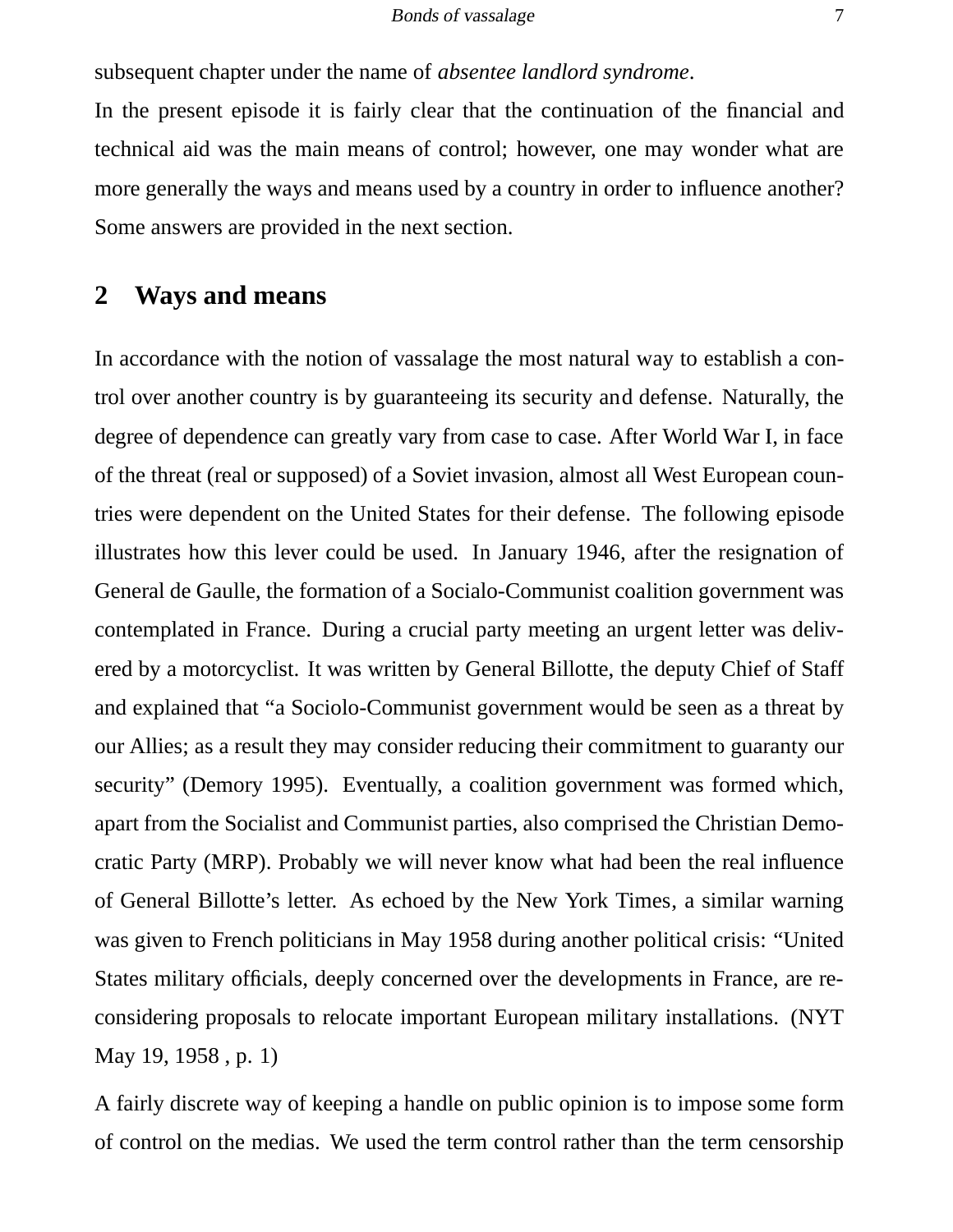to emphasize that usually it is a double-effect control in the sense that some news are amplified while others are restricted or suppressed. As illustrations of the amplification effect one can mention two episodes (i) On March 5, 1946 a German editor at the *Neue Zeitung* received a phone call from General Eisenhower's Headquarters asking him to devote the entire front page of the next edition to Churchill's Fulton speech [held in Fulton Missouri it introduced the phrase "Iron Curtain" to describe the division between Western powers and the area controlled by the Soviet Union and is considered as marking the beginning of the Cold War]. He complied but left the *Neue Zeitung* on March 11, 1946. (ii) During the Cold War, German radio stations participated in anti-Communist campaigns in that they were required to grant airtime to the Allied Military Government for its broadcast. An example of the restrictive aspect is provided by the "Allied High Commission Law concerning the Freedom of Press, Radio, Information and Entertainment" which was issued in Germany on September 22, 1949. Its first article says: "The German press and radio shall be free". Yet, it is immediately corrected by Article II which stipulates that "any person engaged therein shall not act in a manner likely to affect prejudicially the prestige and security of Allied forces. Where in the opinion of the Allied High Commission a person has violated this provision, the Commission may prohibit the person from continuing its activities" Article III completes the control by providing that "no new radio broadcasting or television shall be set up without the authorization of the Allied High Commission" (Hartenian 1984, p. 125,126,185).

The discrete presence of liaison officers or financial experts is a key technique for supervising another country. This can be illustrated by an example drawn from the British occupation of Iraq in the 1920s. Intelligence agent Gertrude Bell played a major role in setting up the Iraqi government under British supervision. In a letter to her father (Bell 1924), she explains that by the treaty between Britain and Iraq there are 18 reserved posts for British officials in Iraqi ministries and 5 posts as judges. Furthermore, apart form these reserved posts Ministers had to put up lists of British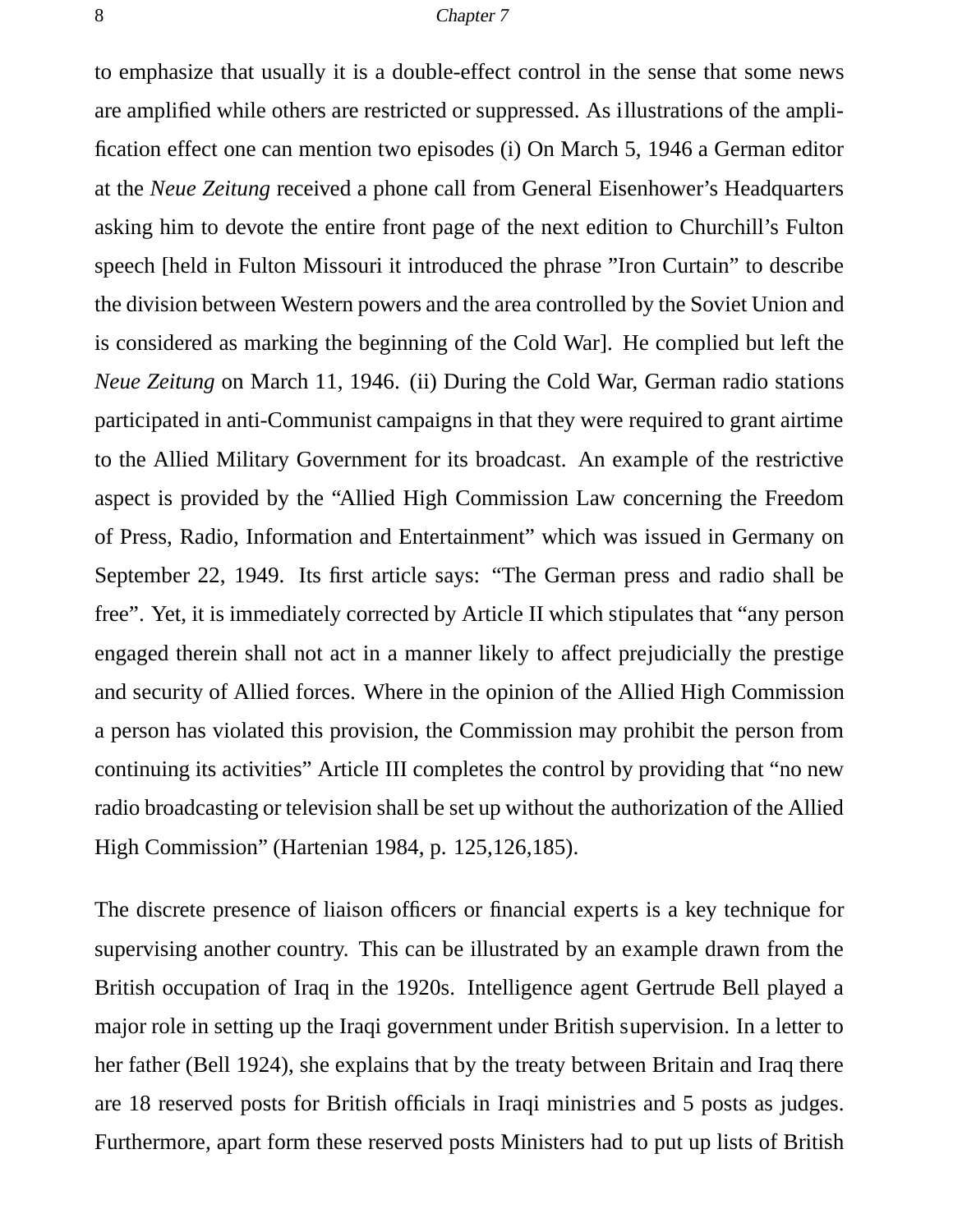advisers whom they considered necessary. Altogether there were 17 British advisers in the Ministry of Interior and 15 in the Police Department. These advisers were appointed under long term contracts for periods varying from 5 to 15 years and most of them remained in their posts even after the country became formally independent in 1932. As this example shows peace treaties are frequently used to impose constraints limiting the sovereignty of the dependent government. As another illustration one can mention the Cuban treaty of 1904 with the United States. Under this treaty it was impossible for Cuba to enter into any foreign alliance or to make broad changes in internal policy without the acquiescence of the United States. Often, especially for small countries, entering into a loan arrangement with a big power is the beginning of vassalage; first the loan may impose drastic guarantee conditions such as for instance the fact that import and export duties may go to the lender if interest payments are delayed. In a second phase a financial commission headed by representatives of the lender may be appointed which has the power to control the whole financial sector (Nearing et al. 1926) .

In many cases it is not possible to get direct information about moves which take place behind the scene. In such cases one can nevertheless detect exogenous forces provided they affect several countries. The next section gives an illustration of this method.

## **3 Identification of interference through the coincidence method**

Communism has been a concern for the U.S. government at least since 1917 but the year 1950 marked a climax of anti-Communist activity. This is shown in a quantitative way in Fig. 7.1. The fact that the curve peaks in 1949 is quite understandable for it is in this year that the Communists came to power in China and that the Soviet Union successfully experimented its first atomic bomb. Finally, after the outbreak of the Korean War in June 1950, the Cold War became a real war. In such circumstances broad scale initiatives and actions aimed at containing Soviet influence could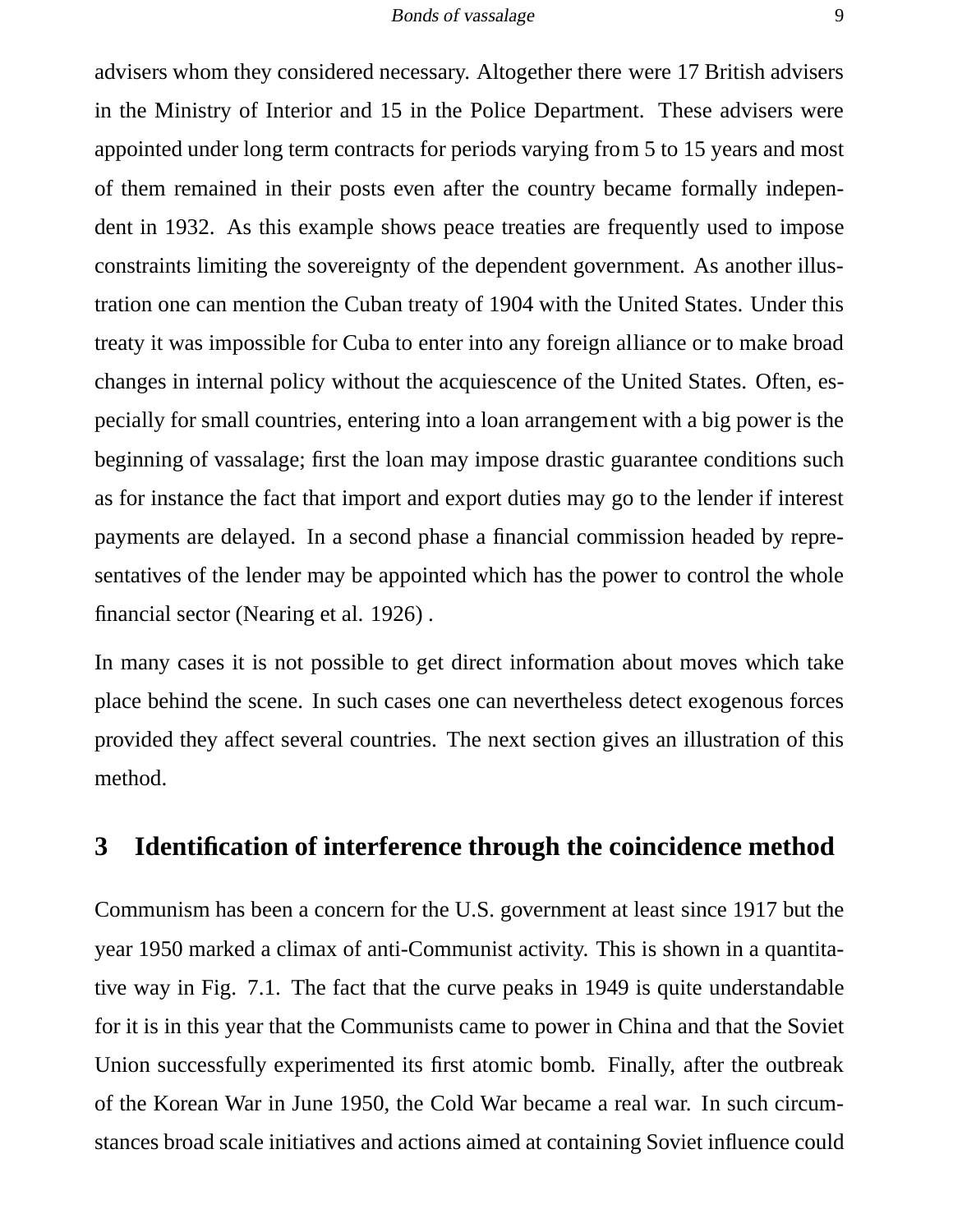be expected. We will see that this lead to the creation of several anti-Communist organizations in the months after June 1950. Table 7.1 lists some of these episodes but it is by no means exhaustive. In fact, there were also similar episodes in Belgium, Denmark, Switzerland, Greece, Turkey (Dubois 2003)<sup>4</sup>. Even more that the near simultaneity of their creation, it is the fact that these movements are built on the same pattern that points to a common origin. This can be illustrated by the cases of France, Germany and the Netherlands.

• **France** In September 1950, with the support of Prime Minister René Pleven, Jean-Paul David, deputy of Seine-et-Oise, created the organization "Paix et Liberte"´ (Peace and Freedom) in order to counter the influence of the Communist party. During a visit in Washington in February 1952, Jean-Paul David met with Secretary of State Dean Acheson as well as with John Foster Dulles who was to succeed Acheson in 1953. Among the means and medias that were used by the organization one can mention: (i) Billboard campaigns: a total of 38 million color posters were printed over a period of time which goes approximately from 1950 to 1956. (ii) Cartoon booklets (iii) Specific publications destined to teenagers and women (iv) An information bulletin entitled "Défendre la vérité" (i.e. Supporting the truth) (v) Movies, one of them celebrated the French contingent in Korea.

• **Germany** The "Volksbund für Frieden und Freiheit" (i.e. the People's Union for Peace and Freedom) was created on 29 August 1950, that is to say, a few weeks before its French counterpart. It was funded by the United States but was also supported by the German government. In March 1952, the VVF was granted the status of a state-approved organization. The propaganda means used by the VVF included posters, booklets, movies, and an information bulletin entitled "Die Wahrheit" (the Truth).

• **The Netherlands** The organization "Vrede en Vriijheid" (i.e. Peace and Freedom) was created in 1951 with official support from the government. Its bul-

<sup>4</sup>Unfortunately, no detailed information is available for these cases.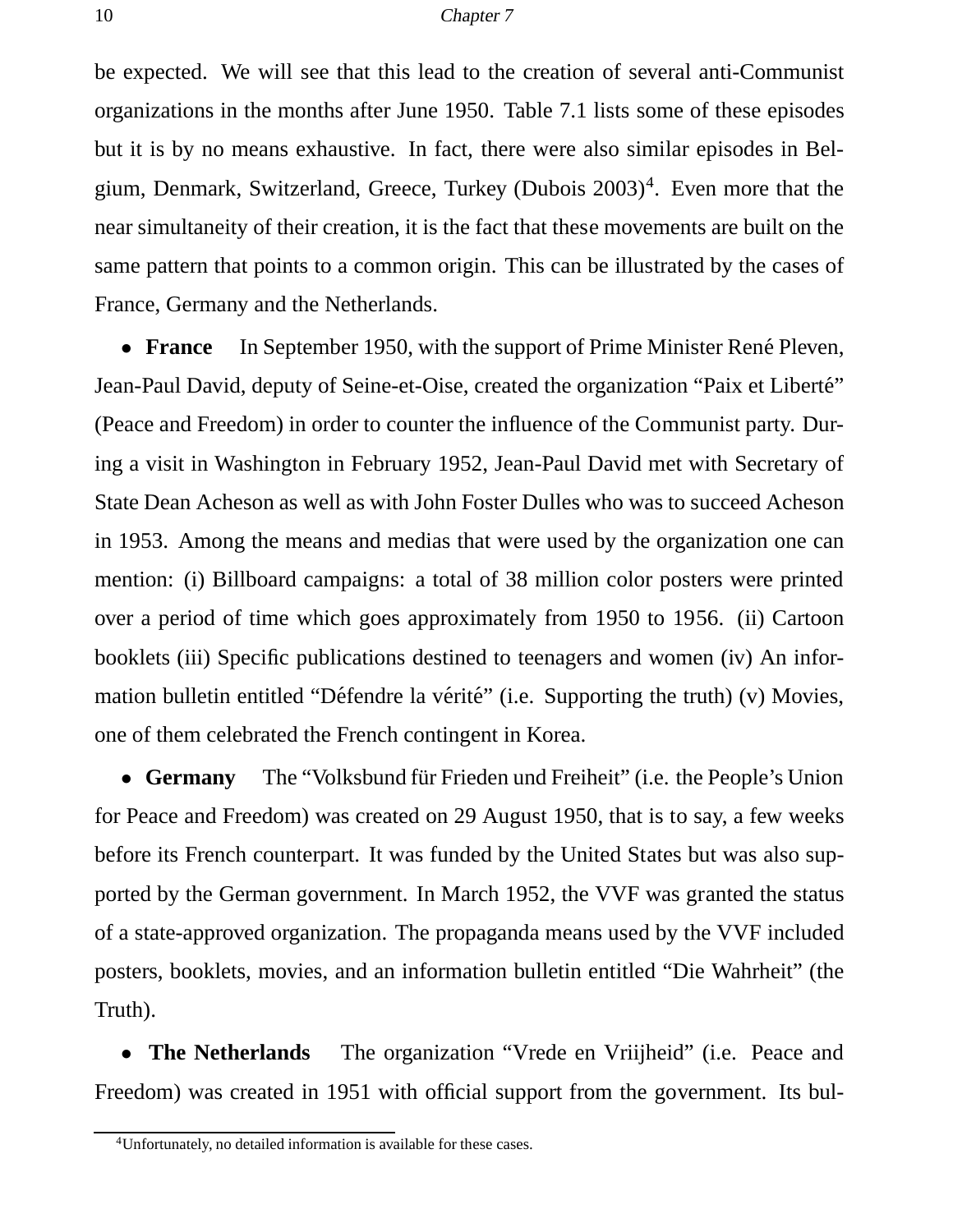letin entitled "De Echte Waarheid" (i.e. the Real Truth) contained cartoons, some of which were contributed by Fritz Behrendt one of the most famous Dutch illustrators.

By our present standards the fact of making use of color posters, cartoons, and movies does no seem surprising or unusual. However, in the early 1950s very few European political parties were using such promotion means. In contrast, such modern public relations techniques were commonly used in the United States. As mentioned in an earlier chapter, the National Association of Manufacturers used cartoon services, vast billboard campaigns, radio programs and movies.

The synchronicity, the similarities in names, titles and methods are so obvious that one can hardly doubt that these organizations were set up on the same mold and have a common origin. This shows the power of comparative analysis; no similar conclusion could have been drawn from an analysis conducted at the level of only one country.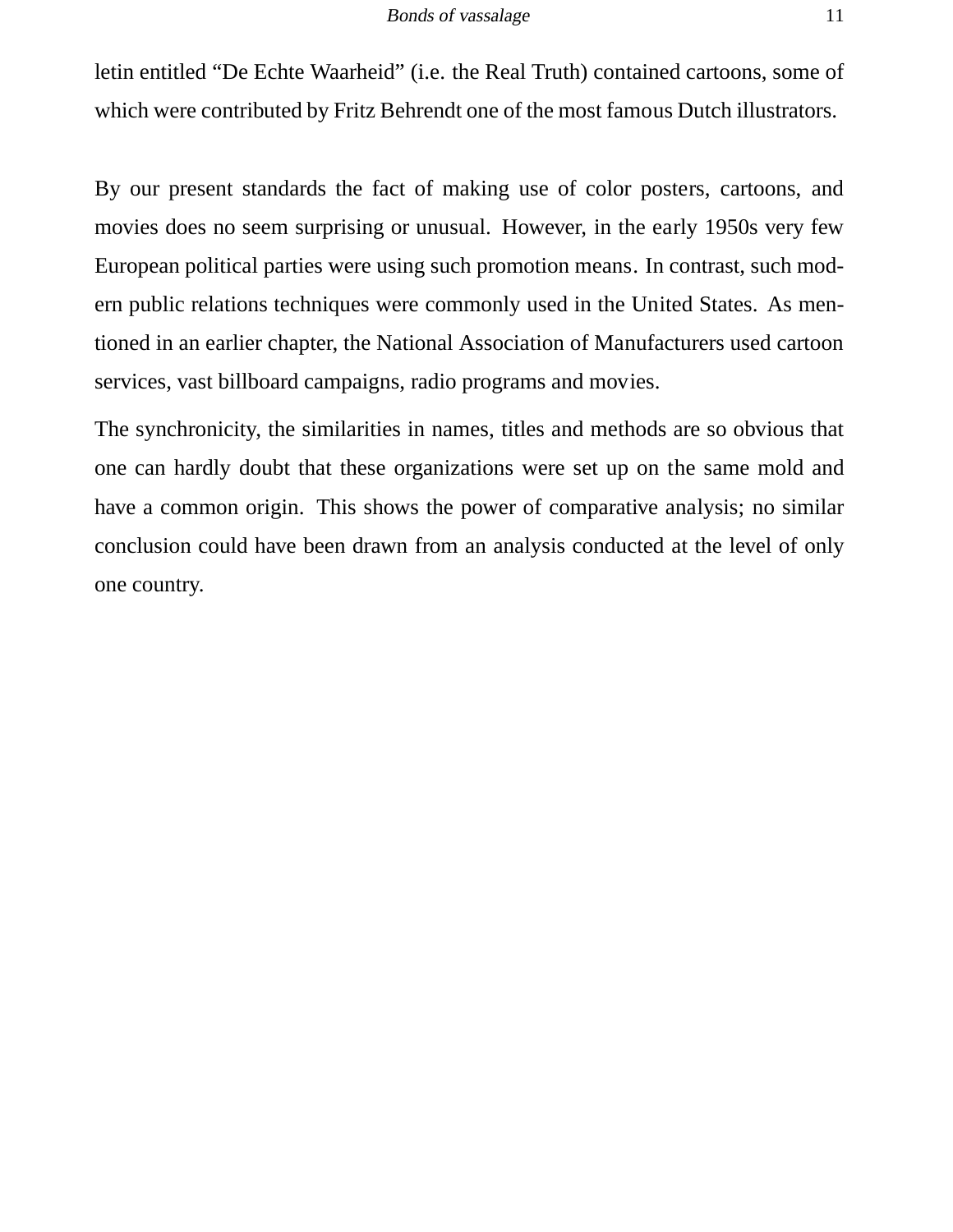### **Chronology 7.1 The role of the United States in the First Indochina War**

#### **1945**

- 1945, Sep 28 Lieutenant Colonel A. Peter Dewey, an OSS officer, was shot and killed and Captain Joseph Coolidge of New Hampshire was seriously wounded by Vietnamese during a revolt in Saigon against the return of French colonial rule. (NYT 27 September p. 27 and 28 September p. 1, Salisbury 1980, p. 38)
- 1945, Sep 29 Admiral Lord Louis Mountbatten, chief of the Allied Southeast Asia Command, has sent reinforcements to Indo-China, where Vietnamese have been rioting for weeks. (NYT p. 5)

*Between 1946 and 1948 the French re-occupy Indochina; this turns out to be much more difficult in the north than in the south. American involvement remains very limited during this period of time.*

*After the Communist victory in the civil war in China, Indochina becomes an important strategic asset. As a result, the American Government becomes willing to back the French in their war against the Vietminh. At the same time, however, it does not wish to appear to support colonialism which explains the contacts between American aid agencies and pro-independence, anti-communist forces such as for instance the Caodaoists.*

#### **1949**

- 1949, Jan 25 The French government has received assurance that Washington favors its efforts to check the Communist influence from the north that is expected to be intensified by the victory of the Communist forces in China. (NYT p. 18)
- 1949, Apr 1 The French want U.S. planes. (NYT p. 11)

#### **1950**

- 1950, Feb 28 France asks U.S. arms to fight Indo-China war. (NYT p. 20)
- 1950, Apr 25 To facilitate the extension of military aid for the defense of Indo-China, U.S. officials have asked the French government to draw up a plan for the future. (NYT p. 15)
- 1950, Jul 11 Indo-China awaits U.S. military mission. (NYT p. 3)
- 1950, Oct 5 General Brink will supervise U.S. aid to Indo-China. (NYT p. 4)
- 1950, Oct 14 France asked the U.S. to furnish her a total of \$ 3.1 billion in military assistance during the next year. (NYT p. 1)
- 1950, Nov 5 U.S. aid mission from the Economic Cooperation Administration (E.C.A.) is hailed in Tayninh, home district of the Caodaist movement. Cheering and flag waiving groups welcomed the U.S. visitors (NYT 14 Oct, p. 10). Cao Daism is a religion founded in Vietnam in 1926, which claims to combine the major religions of the world: Buddhism, Christianity, Confucianism, Hinduism, Islam and Spiritualism. In 1930, Cao Dai claimed 600,000 adherents; in 2005 it had an estimated 7 million adherents mainly in Vietnam. The Cao Dai Holy See is located in Tay Ninh, Southern Vietnam (NYT 28 February 1930, p. 9 and Wikipedia, 2005). Cao Daism played an important part in the agitation for independence in the 1920s and 1930s. In June 1951, dissident Caodaist general Trinh Minh The broke away with a troop of about 1,000 supporters.
- 1950, Nov 20 William C. Foster, Director of the Economic Cooperation Administration, avoids an ambush by Vietminh guerrillas outside Saigon (NYT p. 4). The ECA is a board created in 1947 by President Truman to organize the economic aid provided by the Marshall plan.
- *Between 1951 and 1954, the war in Indochina gets progressively higher priority at the Pentagon and*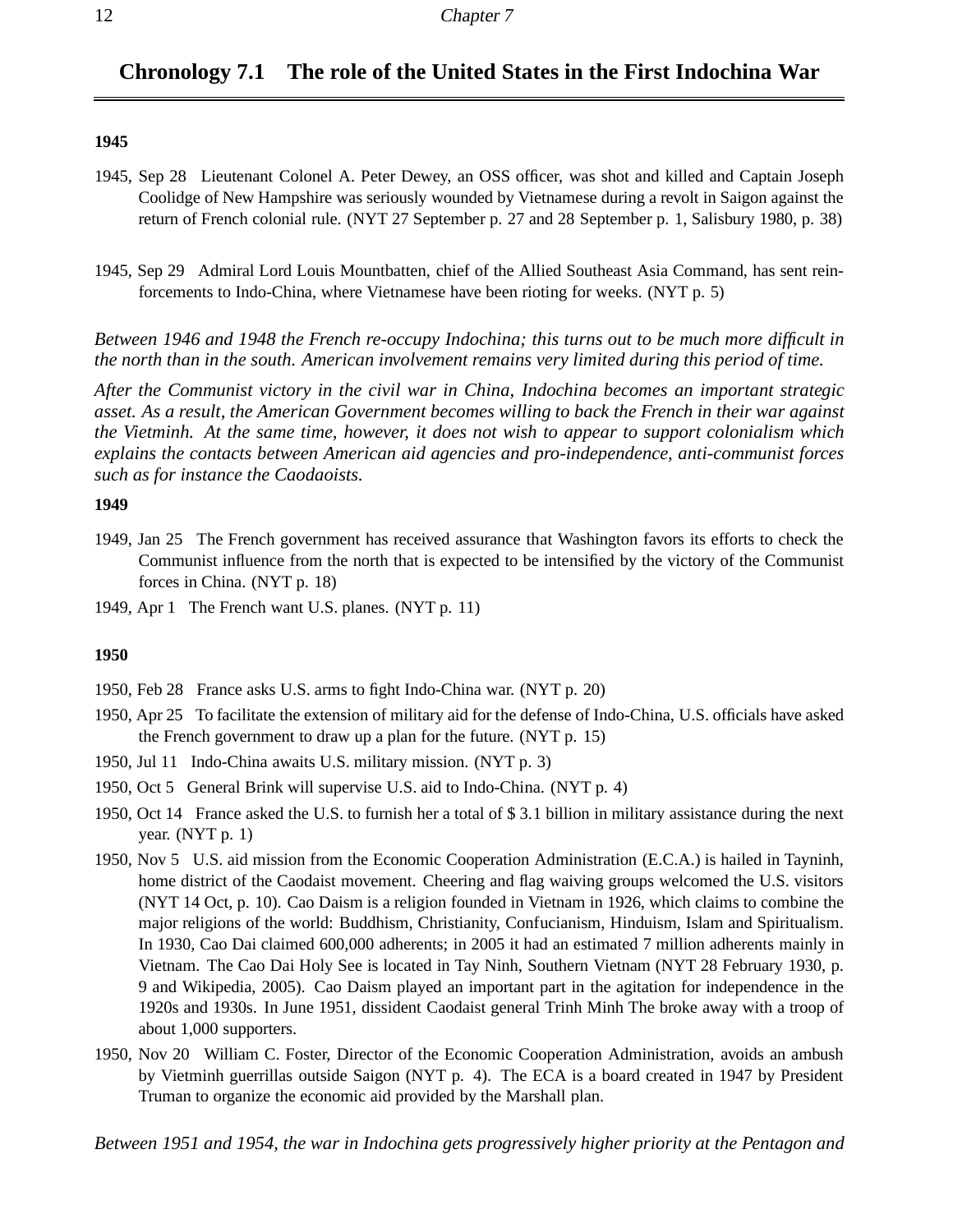*State Department. A continuous stream of high-ranking U.S. officials visit Indochina in succession. In Saigon a number of U.S. teams are in charge of dispatching the aid and advising the French military.*

**1951**

- 1951, Jan 21 Americans arrived in Hanoi to visit the front. (NYT p. 13)
- 1951, Feb 21 Saigon: Communist-led Vietminh guerrillas fired mortars at the United States escort aircraft carrier Windham Bay in the Saigon River this morning and tossed six hand grenades into a bar crowded with United States sailors on shore leave from the ship this evening. (NYT p. 6)
- 1951, Jun 30 Preparation for signing Vietnam's first bilateral pact [between the United States and Indochina] namely a E.C.A. agreement, were suddenly canceled because the procedure displeased Paris. (NYT p. 2)
- 1951, Aug 1 A "human bomb" killed a French general, an Annamite provincial governor and himself with a grenade attack today in a crowded main street of Sadec, a village sixty miles south of Saigon. (NYT p. 1)
- 1951, Sep 14 General De Lattre de Tassigny, French Far East commander arrives in New York for a two week stay. He stated that a major purpose of his mission was to bring more information about the critical situation in Southeast Asia. (NYT 14 Sep p. 3, 15 Sep p. 14 and 26 Sep p. 2)
- 1951, Oct 2 A shipload of United States Army Garand rifles, enough to equip four divisions [about 60,000 soldiers] was received in Saigon and turned over to Vietnam's army. (NYT p. 5)
- 1951, Oct 23 General Collins, U.S. Army Chief, is in Indochina to visit the front and confer on the war against the Vietminh (NYT p. 4). In October, there is also the visit of Congressman John F. Kennedy on a study tour of the Middle East and Asia (Statement of Senator J.F. Kennedy, 6 April 1954)

#### **1952**

- 1952, Jan 25 A dissident group of Caodaists, and not the Communists-led Vietminh forces [as announced in the January 10 edition of the New York Times] is held responsible for the latest outbreak of terrorism in Saigon. Twelve persons have been killed and more than eighty-five injured by delayed-action explosive charges set off on January 9, 1952 (NYT p. 3). [Subsequently, this attack was picked up by Graham Greene as the theme of his novel "A Quiet American" published in 1956.]
- 1952, Jan 29 In the 16 months since August 1950, 100,000 tons of U.S. military supplies have been delivered to forces fighting the communist-led Vietminh insurgents. (NYT p. 3)
- 1952, Jun 25 Brigadier-General Francis G. Brink, Indo-China team chief, who returned to Washington two weeks ago was found shot in an office in the Pentagon building and died in an ambulance en route to Walter Reed Hospital. (NYT p. 15)
- 1952, Jun 27 Ambassador Donald R. Heath leaves for Saigon post. (NYT p. 6)

*An ambitious plan is set up in the Spring of 1953 through which a decisive victory is expected. After the plan gets the approval of the Joint Chiefs of Staff, General Navarre is put in charge of its implementation, advised by a group of four American liaison officers. The flow of American visitors intensifies. The new strategy of establishing strongholds in isolated places to lure and wear out Vietminh forces was at first successful as reflected in the optimistic comments of the New York Times. After the set-back of Dien Bien Phu the government of Pierre Mendes-France takes the decision to ` end French involvement in Indochina and to negotiate an agreement with the Vietminh. In Saigon, the United States back Ngo Dinh Diem and, in January 1955, begin to train Vietnamese forces.*

#### **1953**

1953, Mar 1 John Gunther Dean arrived in Saigon as a financial adviser. In an interview given on September 6, 2000 he declared: "Few people realize today that the French Expeditionary Corps and the Vietnamese Armed Forces were all financed by the United States. My job was to document how the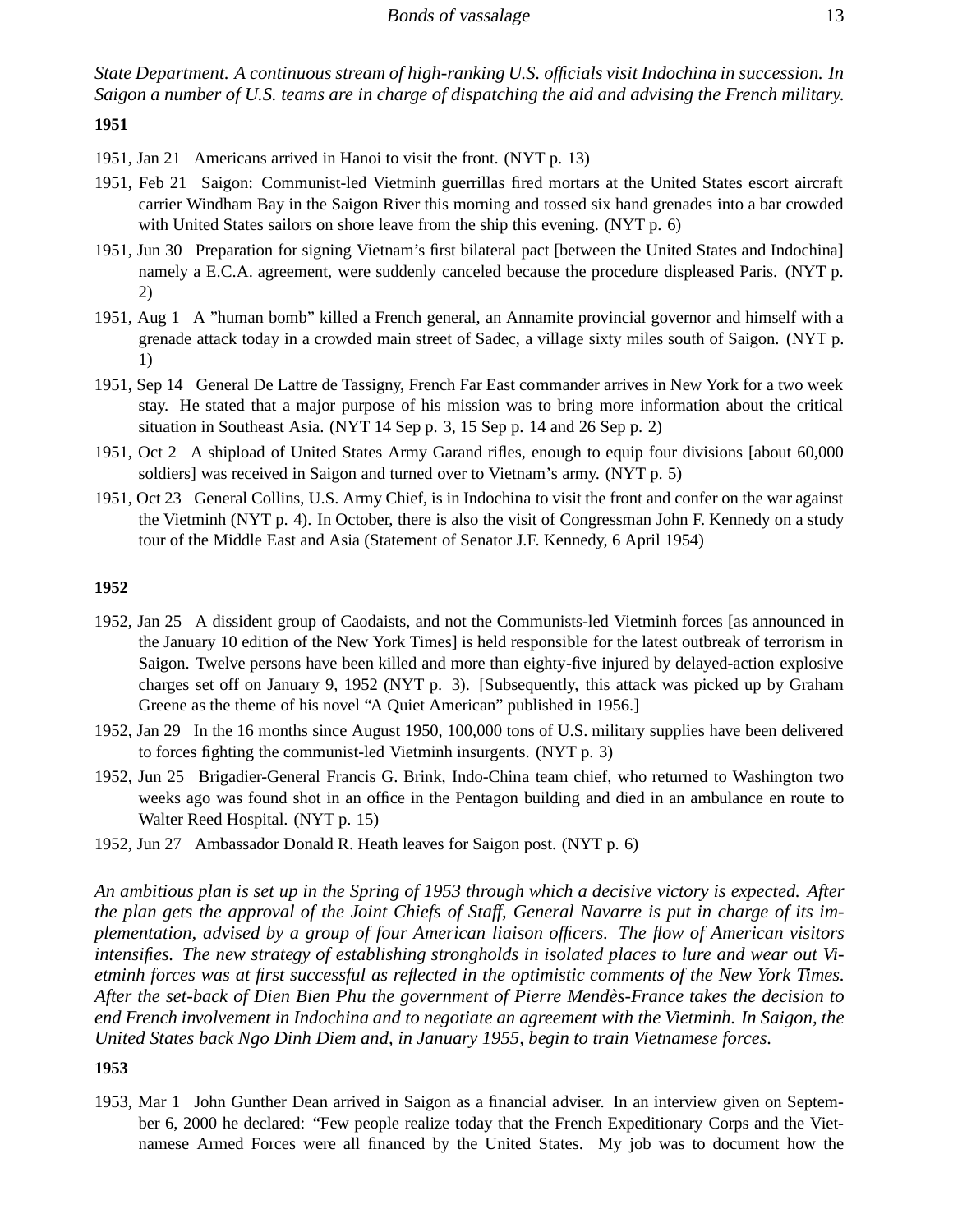money was spent for example for pay, ammunition training of Vietnamese or Cambodian pilots, etc. (http://www.jimmycarterlibrary.org/library/oralhistory)

- 1953, Mar 20 General Mark W. Clark, the U.S. Commander in the Far East arrived in Saigon for a four-day visit to Indo-China. (NYT p. 1)
- 1953, Mar 27 The United States agreed to increase its contribution [to the Indo-China war] but insisted that France in return should produce a program for winding up hostilities in a victory. (NYT p. 1)
- 1953, Apr 3 General John W. O'Daniel visits Saigon. (NYT p. 5)
- 1953, Apr 8 Mr. Adlai Stevenson, former U.S. delegate to the United Nations, held a press conference in Saigon at the end of a week's visit to Indo-China. (Times p. 5)
- 1953, Apr 21 In a memorandum for the secretary of Defense dated 21 April 1953, subject "Proposed French strategic plan for the successful conclusion of the war in Indochina", the Joint Chiefs of Staff pointed out certain weaknesses of the French plan but felt that it was workable. (Pentagon Papers, Volume 1, Document 17)
- 1953, Apr 26 Admiral Radford, U.S. Commander in the Pacific, arrived in Hanoi this evening. He is worried by the Vietminh invasion of Laos. Its capital, Luang Prabang, is supplied by the French Air Force which uses a number of transport planes on loan from the United States Far East Air Force. (NYT p. 4)
- 1953, May 9 Criticized on the war, the French Cabinet named General Henri Eugène Navarre as commander in chief in Indo-China in replacement of General Raoul Salan. General Navarre was previously Chief of Staff of the Allied ground forces in Central Europe under General Matthew B. Ridgway. (NYT p. 1)
- 1953, Jul 10 Lieutenant General John W. O'Daniel, Commander of the U.S. Army forces in the Pacific, said tonight as he wound up a three-week survey tour of Indo-China that he would recommend an increase of U.S. military aid (NYT p. 2). During his visit, General Navarre submitted in writing to him a paper entitled "Principles for the conduct of the war in Indochina" which presents a marked improvement in French military thinking. Repeated invitations were extended to the U.S. mission to return to witness the progress the French will have made. To improve the chances of success, [U.S.] support should include close liaison with French military together with friendly but firm encouragement and advice where indicated. (Pentagon papers, Volume 1, Document 17)
- 1953, Jul 13 John Foster Dulles, Secretary of State, expressed great satisfaction today with a new French military plan designed to regain the initiative in the offensive against Communist forces in Indo-China. (NYT p. 1)
- 1953, Jul 21 Highly successful French paratroop raid on the Communist supply base at Langson. (NYT p. 22)
- 1953, Aug 28 U.S. support should be conditioned upon French willingness to receive and act upon U.S. military advice. Further, the French should be urged to vigorously prosecute the Navarre concept to the maximum extent of their capabilities. (Excerpts from a memorandum of the Joint Chiefs of Staff for the Secretary of Defense, Pentagon Papers, Volume 1, Document 17)
- 1953, Sep 16 The Senate Foreign Relations Committee dispatched Senator Mansfield on an inquiry mission to Indo-China. (NYT p. 1)
- 1953, Oct 27 The United States Legion of Merit was awarded today to a French woman Captain Valérie André, an army doctor and pilot, for her valiant services in Indo-China. (NYT p. 2)
- 1953, Dec 19 French-Vietnamese forces set up a base in Dienbienphu to harass communist flanks. (NYT p. 3)

#### **1954**

1954, Jan 30 During a meeting of the President's Special Committee on Indochina, Allen W. Dulles [head of the Central Intelligence Agency] inquired if CIA colonel Ed Lansdale could not be added to the group of 5 liaison officers to which General Navarre had agreed (http://www.totse.com/en/politics/ central intelligence agency/166660.html)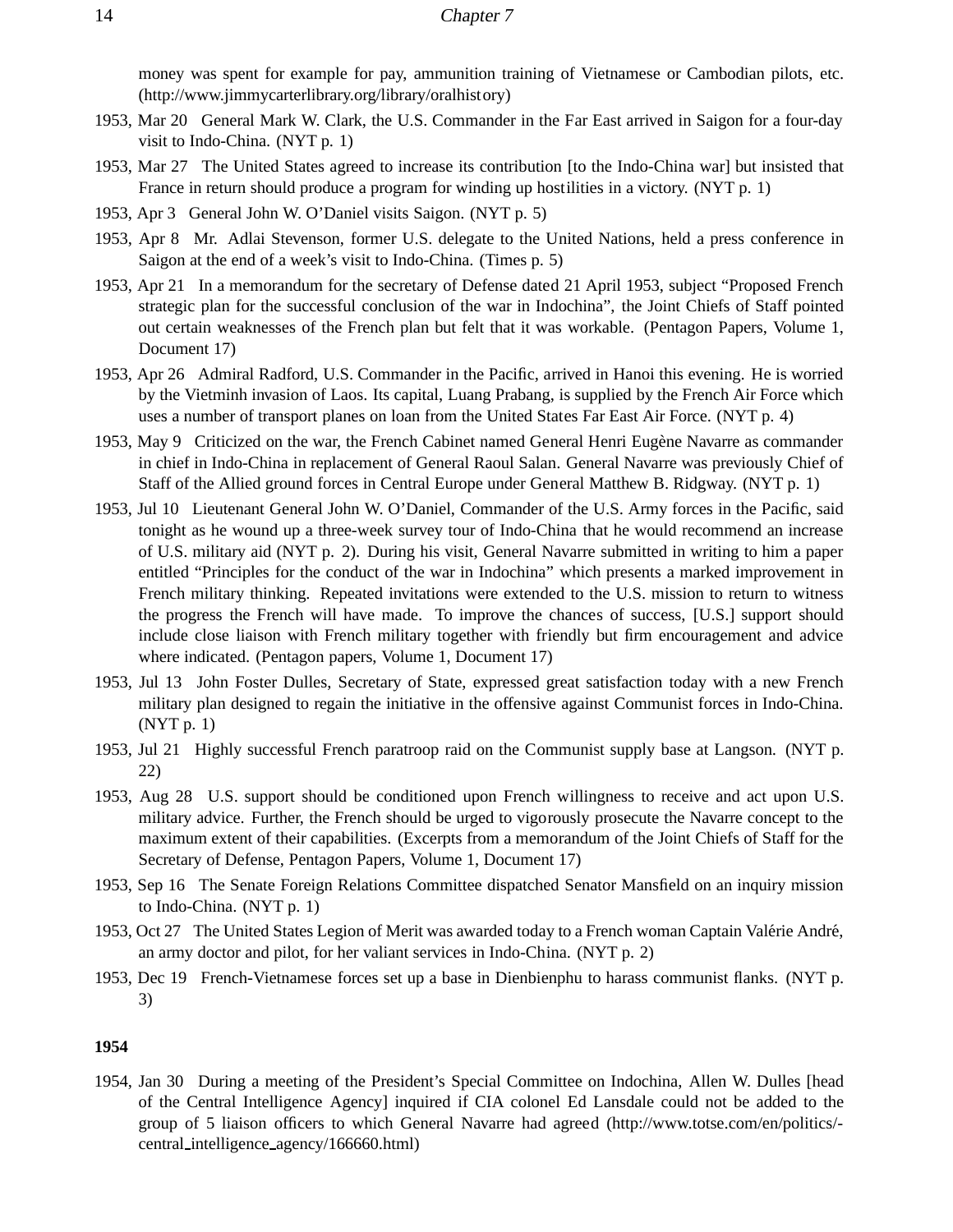- 1954, Feb 11 President Eisenhower asserted today that he could conceive of no greater tragedy than for the United States to become involved in an all-out war in Indo-China. (NYT p. 1)
- 1954, Feb 16 The United States has asked René Pleven, French Minister of National Defense, to visit Washington after he completes his investigation of the Indo-China situation. (NYT p. 3)
- 1954, Feb 18 President Eisenhower asserted that the United States was not trying to help anyone maintain colonialism in Indo-China. He repeated that the war there is a fight for the independence of the Vietnamese people. (NYT p. 1)
- 1954, Feb 20 Vietminh's defeat in 1955 is predicted. Foe are checked on all fronts. (NYT p. 2)
- 1954, Mar 7 The French destroyed key bases of Caodaists. (NYT p. 3)
- 1954, Mar 8 U.S. Information Agency unit spreads ideas in Vietnam. (NYT p. 11)
- 1954, Mar 13 Lieutenant-General John W. O'Daniel will head the U.S. military assistance group in Indo-China. (NYT p. 2)
- 1954, Mar 23 Immediate dispatch of a new group of 25 U.S. B-26 bombers to Indo-China to reinforce French Air Force. (NYT p. 1)
- 1954, Mar 26 Fire bombs halt Vietminh attack. (NYT p. 2)
- 1954, Mar 26 Admiral Radford proposed to General Ely the support of American bombers based in Manilla: about 60 B-29 bombers would mount night raids dropping 450 tons of bombs each time. They would be escorted by 150 fighters from aircraft of the Seventh Fleet. Their objective would be to pulverize the ground round Dien Bien Phu from which the Vietminh were mounting their offensive. Paris gave its agreement to this scheme, but "Operation Vulture", as it was code-named, was vetoed by Congress on April 5. One month later, on April 23, prime minister Georges Bidauld asked Mr. Dulles if the U.S. could not reconsider its decision and authorize the carrying out of "Operation Vulture"; the request was rejected by Mr. Dulles on the next day. (Times 20 January 1960, p. 10)
- 1954, Mar 27 General Paul Ely, French Chief of Staff, flew back from Washington to Paris with a promise of 25 additional B-26 light bombers for Indo-China. (NYT p. 2)
- 1954, Apr 6 "If the French persist in their refusal to grant the legitimate independence desired by the peoples of the Associated States [of Cambodia, Indochina and Laos], it is my hope that Secretary Dulles will recognize the futility of channeling American men and machines into that hopeless internecine struggle." (Statement of Senator J.F. Kennedy in Congress)
- 1954, Apr 8 The cornerstone of the U.S. and French strategic policy in Indo-China for the last year has been the so-called Navarre plan. But Dulles' view are now considered to be too optimistic. (NYT p. 4)
- 1954, Apr 16 Major-General John W. O'Daniel arrived in Saigon. (NYT p. 2)
- 1954, May 8 (a) Two U.S. pilots die in Indo-China war. Their Flying Boxcar blew up yesterday on a supply drop mission to Dienbienphu killing its two U.S. civilian pilots and the French crew chief. (NYT p. 2)
- 1954, May 8 (b) Dienbienphu is lost after 55 days. Dulles says that unity can check reds. France is sending more men to war. Shock of loss seems to unify deputies. (NYT p. 1)
- 1954, May 16 Lessons of Dienbienphu: U.S. military policy was based on faulty intelligence. The French arrested intelligence agents working for the United States. (NYT p. E5)
- 1954, Jun 8 The Defense Department plans to replace man for man the 200 Air Force technicians it is recalling from Indochina. (NYT p. 1)
- 1954, Jun 7 The Washington Post and Times-Herald said today that twice during April the United States proposed using Navy and Air Force planes based in the Philippines to intervene in the Indochina war, provided Congress and allied nations agreed. (NYT p. 3)
- 1954, Jul 22 President Eisenhower reluctantly accepts the Indochina accord signed in Geneva. He asserts that the U.S. will not be bound by armistice terms. (NYT p. 1)
- 1954, Aug 21 The U.S. expects the French to leave behind for the Vietnamese army the military equipment that it supplied for the Indochina war. (NYT p. 3)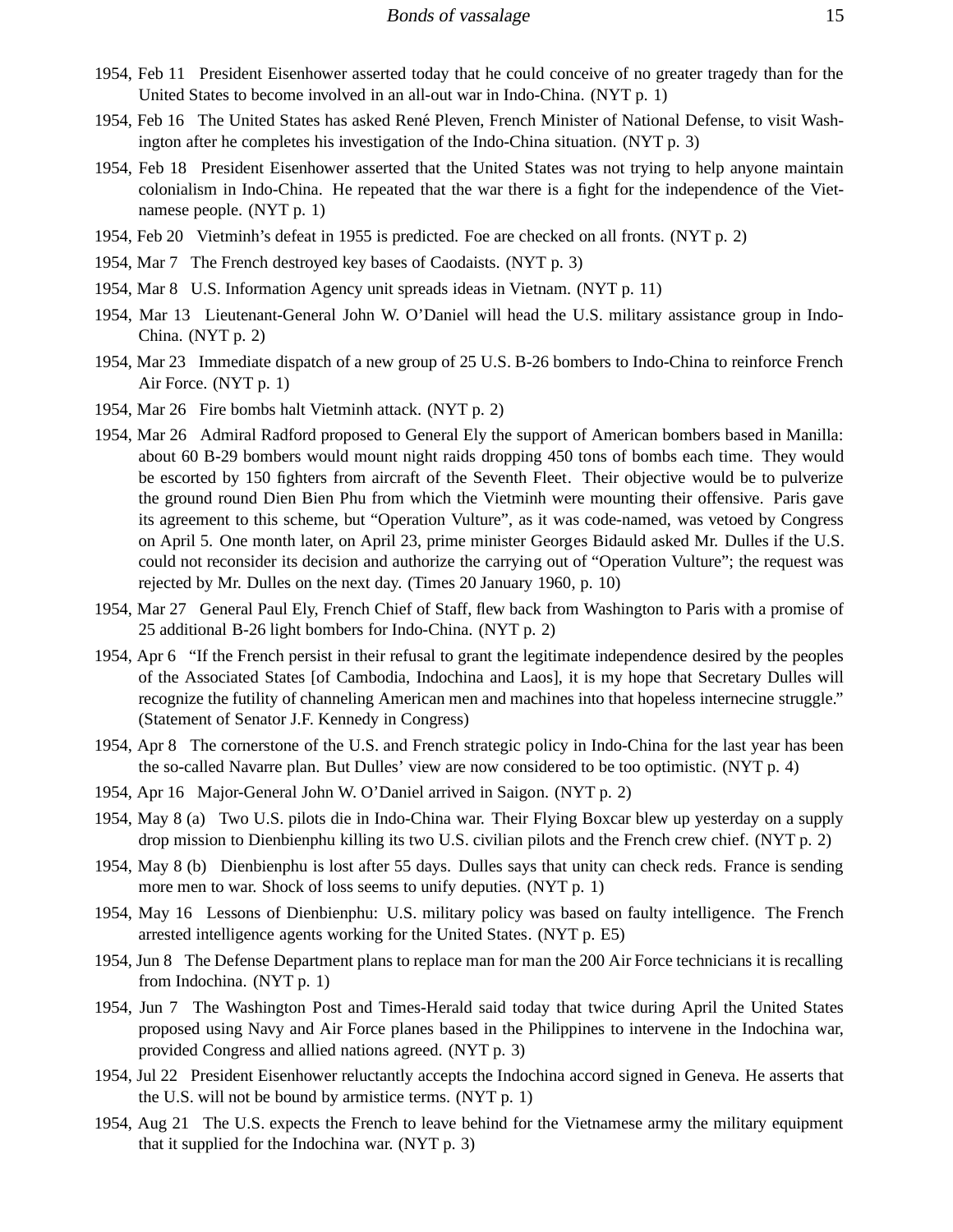1954, Oct 9 Anti-Communist refugees are taken by the U.S. Navy from Hanoi to South-Vietnam. (NYT p. 3) 1954, Dec 12 The United States will take over the training of South Vietnam's National Army about January 1, 1955. (NYT p. 4)

Notes: "NYT" means "New York Times". The table provides a glimpse of U.S. involvement based on American sources; in order to get a more comprehensive picture, Vietnamese sources would certainly be useful as well. Parallel episodes are (i) the aid brought by British troops to the Dutch in the warfare against independence movements in Indonesia (1945-1947) (ii) the aid provided by the United States to Guomindang forces in the Civil war against Communist forces (1945-1949). These cases are interesting because they show a gradation in the forms of the support. In Indonesia there were 20,000 British (partly Indian) troops which took part in the fighting, in China there were 65,000 U.S. troops which did not take part in the fighting. In Indochina there were no U.S. troops (except for a few hundred airmen) but the U.S. covered about 80 percent of the expenses of the war. Many thanks to my colleagues Olivier Gérard and Dietrich Stauffer for their help in establishing this chronology.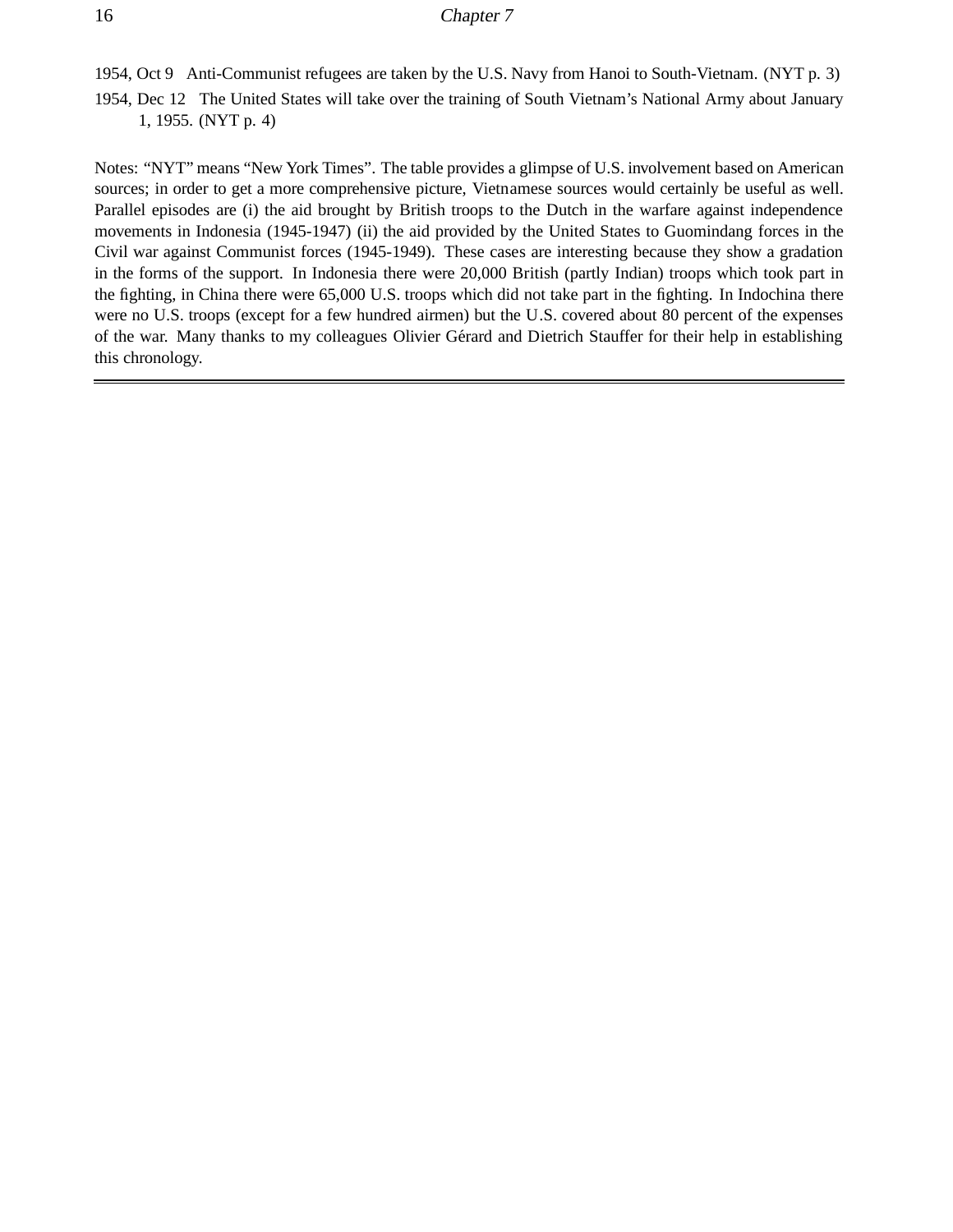|                | Country            | Year | Month | Organization                         | <b>Bulletin</b>     |
|----------------|--------------------|------|-------|--------------------------------------|---------------------|
|                | West Berlin        | 1950 | Jun   | Congress for Cultural Freedom        |                     |
| $\overline{2}$ | Germany            | 1950 | Aug   | Volksbund für Frieden und Wahreit    | Die Wahrheit        |
|                | Italy              | 1950 | Aug   | Atlantici d'Italia                   |                     |
| 4              | Belgium            | 1950 | Aug   | Paix et Liberté                      |                     |
| 5              | France             | 1950 | Sep   | Paix et Liberté                      | Défendre la Liberté |
| 6              | <b>Netherlands</b> | 1951 |       | Vrede en Vrijheid                    | Die Echte Waarheid  |
|                | Australia          | 1951 |       | Australian Ass. for Cultural Freedom |                     |
| 8              | Europe             | 1951 | Aug   | Comité Européen Paix et Liberté      |                     |
|                | Italy              | 1953 |       | Pace e Liberta                       |                     |

**Table 7.1 Anti-Communist organizations that sprung up in the early 1950s**

Notes: In two of these cases namely (1) and (2) funding by the Central Intelligence Agency is well established; in the other cases it can only be inferred from the similarities between the movements. The "Congress of Cultural Freedom" organization was founded on June 26, 1950; it sponsored about 20 publications in various countries, e.g. *Encounter* in the U.K., *Preuves* in France *Quadrant* in Australia, which were specifically destined to intellectuals. In Belgium the organization "Paix et Liberté" was headed by Marcel de Roover, an industrialist who later took part in the creation of the "World Anti-Communist League" (Taipei 1967). Sources: Flamigni (2004), Delmas et al. (1999), Depraetere (1986, p. 83,91,244); http://www.lurojansen.nl.